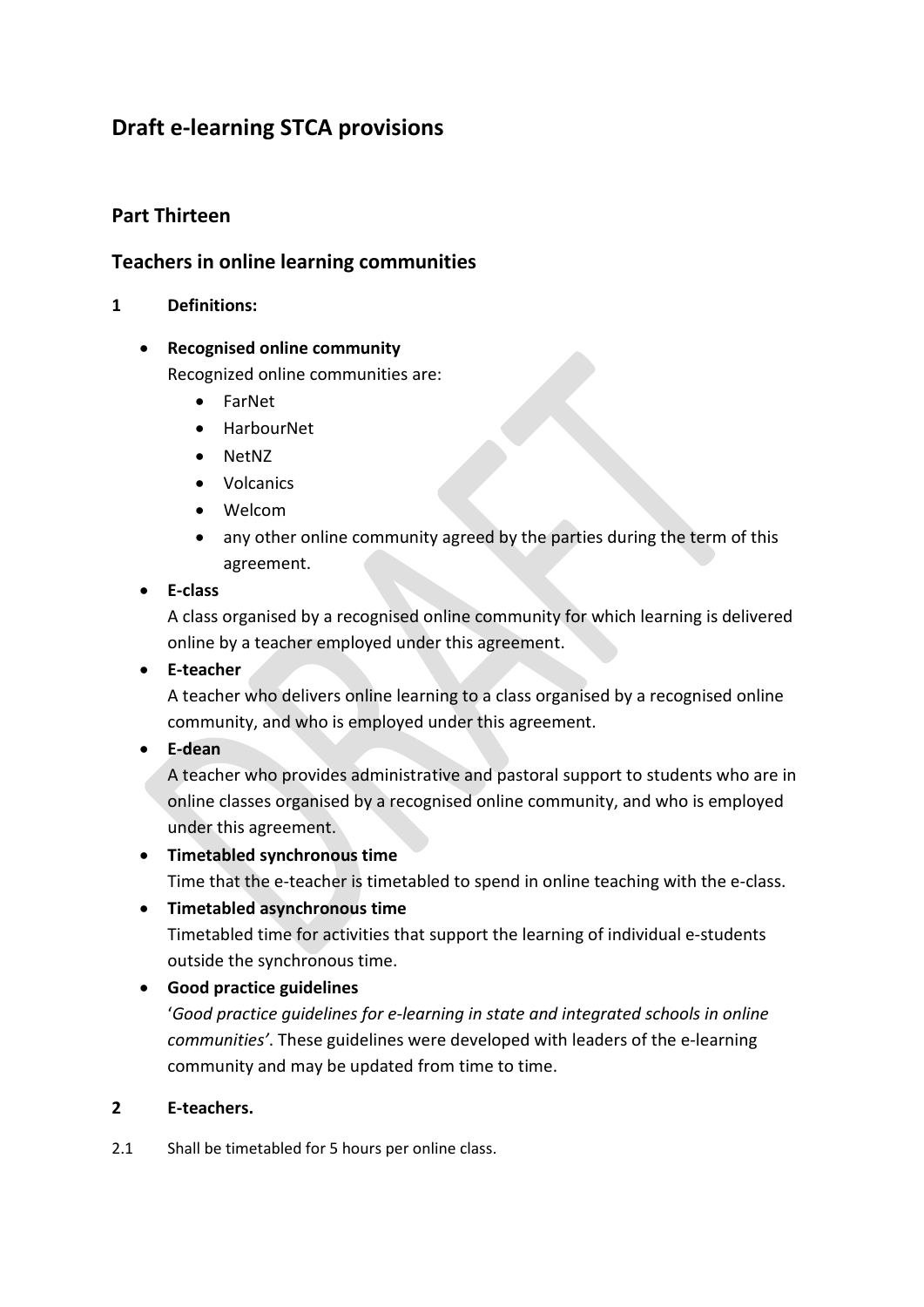- 2.2 The 5 hours shall include:
	- o One hour of non-contact time and
	- o Four hours of an agreed combination, based on good practice guidelines, of timetabled synchronous time and timetabled asynchronous time.
- 2.3 The allocated time for each online class will be a charge of 0.16 against the school staffing entitlement. *[Note: this is a claim for the school to provide 4 hours from its allocated staffing and for the Ministry to provide 1 hour of extra staffing)*

#### **3 Designated E-Class size**

- 3.1 The employer shall endeavour to ensure that no e-class is larger than 18.
- 3.2 No e-class shall be larger than 25 students.
- 3.3 Each online student shall count as 1.3 students for calculating average class size under clause 5.9.

#### **4 E-learning support**

- 4.1 The employer shall have a policy on out-of-school hours access to e-teachers by students and whanau, which shall reference the Good Practice guidelines.
- 4.2 The employer shall ensure that adequate and appropriate professional development is provided to first time e-teachers and as part of the ongoing professional development of eteachers.
- 4.3 The employer shall ensure that the IT support, communication systems and administrative processes are adequate for supporting e-teaching and learning.
- 4.4 The employer shall provide a suitable device and ensure appropriate network security for eteachers.
- 4.5 Each e-teacher shall have access to a designated e-dean.
- 4.6 The employer shall ensure that each e-teacher has access to the good practice guidelines.

#### **5 E-deans:**

5.1 E-dean time allowance

i) Each e-dean shall receive an additional time allowance of one-hour timetabled noncontact time per 10 e-students for whom they have assigned responsibility.

ii) The school will receive an additional 0.02 FTTE per 10 e-students (or part thereof). *(Note – this is the equivalent of a half hour from the school and a half hour from the Ministry)*